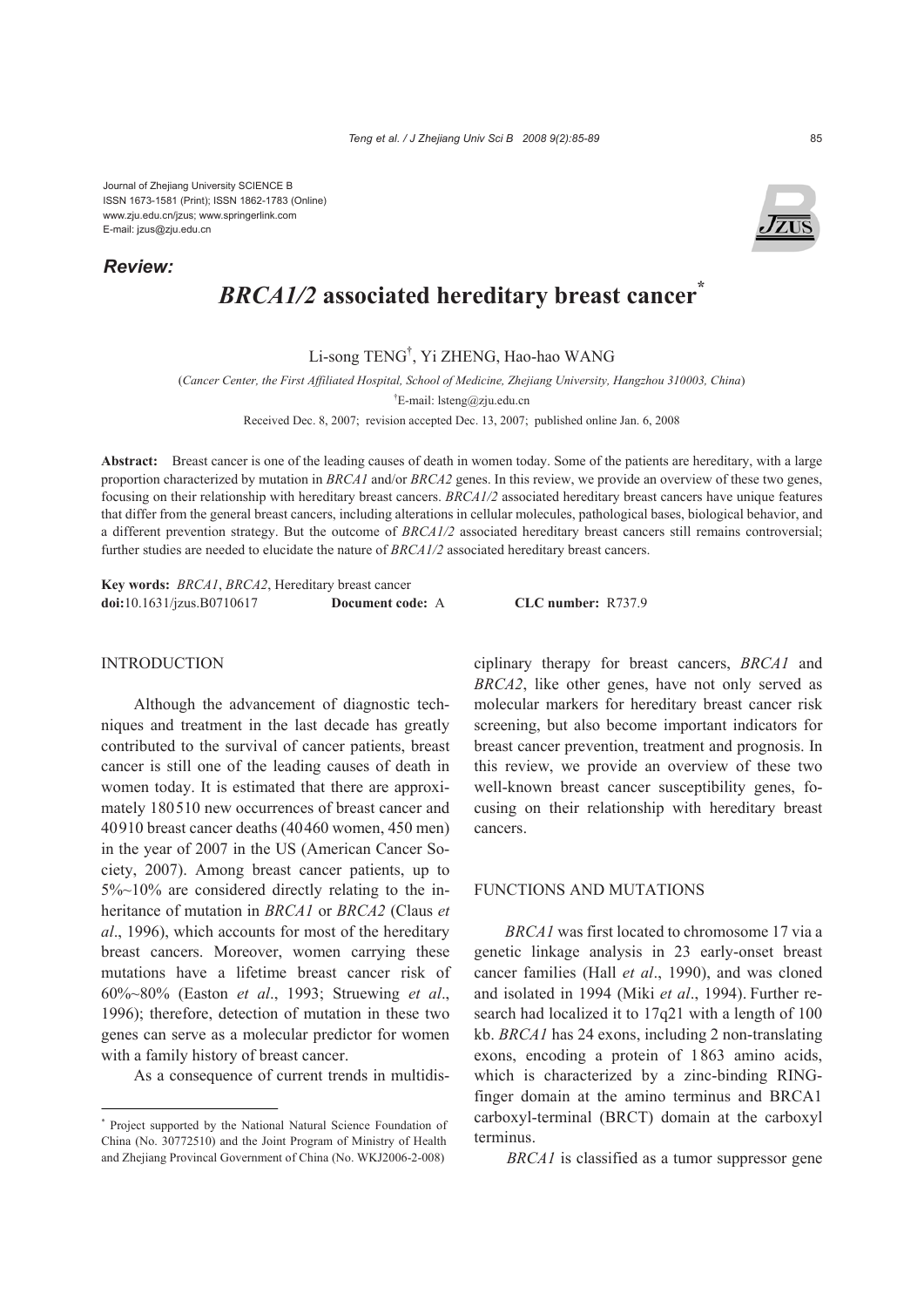and plays an important role in surveillance of cell cycle and repair of DNA damage. Evidence shows that BRCA1 is phosphorylated by the checkpoint kinase ataxia telangiectasia mutated (ATM) protein after ionizing radiation (Cortez *et al*., 1999). Mediator of DNA damage checkpoint protein 1 (MDC1) can regulate BRCA1 to the sites of DNA lesions and phosphorylate it through ATM dependent pathways (Lou *et al*., 2003). After activation, BRCA1 can bind to p53, RAD50-MRE11-NBS1 (R-M-N) complex and RAD51, conducting homologous recombination or non-homologous end-joining (NHEJ) which is of great importance in DNA damage repair. The zinc-binding RING-finger domain of BRCA1 can interact with BRCA1 associated RING domain 1 (BARD1) forming a heterodimeric complex that has ubiquitin ligase activity (Hashizume *et al*., 2001), and the complex itself may be involved in DNA damage repair.

In 1995, a second gene termed *BRCA2* was found related to hereditary breast cancer (Wooster *et al*., 1995). It covers about 70 kb of genomic sequence in 13q12, encoding a protein of 3418 amino acids. The coding region of *BRCA2* is composed of 27 exons with a non-translating exon. However, the gene sequence of *BRCA2* bears no obvious homology to any known gene including *BRCA1*, and the protein contains no defined functional domains (Tavtigian *et al*., 1996; Wooster *et al*., 1995). BRCA2 can bind with BRCA1, participating in DNA damage response pathway associated with the activation of homologous recombination and double-strand break repair (Chen *et al*., 1999).

For their key role in maintaining genomic integrity and supervising cell cycle, mutations in *BRCA1* and *BRCA2* are found strongly related to hereditary breast cancers. However, the types of mutation differ in distribution by ethnicity and geographic location. The "hot spot" sites of mutation for Ashkenazi Jewish are present at 185delAG and 5382insC in *BRCA1* and 6174delT in *BRCA2* (Abeliovich *et al.*, 1997), whereas 3171ins5 is the characterized mutation from high-risk families examined in Sweden (Einbeigi *et al*., 2001). The prevalence of mutations in *BRCA1* and *BRCA2* also varies in diverse populations. For example, the *BRCA1* mutation frequency in Finnish breast cancer patients is 0.4% (Syrjakoski *et al*., 2000), whereas by contrast the

number for its neighbor country, Sweden, is 7% (Zelada-Hedman *et al*., 1997). Among all the genetic alterations in *BRCA1* and *BRCA2*, 85% are frameshift or nonsense mutations, yielding a truncated protein product (Struewing *et al*., 1995). The cells, therefore, have a decreased ability to repair damaged DNA; the genomic instability is observed in animal models due to this defect (Yu *et al*., 2000). Tumor tissues from carriers of mutant *BRCA1* or *BRCA2* gene are presented with chromosomal abnormalities including losses of 5q, 4q, 4p, 2q, 12q, 13q and 6q significantly more commonly than the normal control group (Tirkkonen *et al*., 1997).

# PATHOLOGY

Hereditary breast cancers arising in carriers of *BRCA1* and/or *BRCA2* genes mutations differ from sporadic breast cancers of age-matched controls and from non-*BRCA1/2* hereditary breast carcinomas in their morphological, immunophenotypic and molecular characteristics. *BRCA1* associated breast carcinomas have the "basal-like" phenotype (Perou *et al*., 2000), a subtype of high grade (usually Grade 3), high mitotic count, estrogen receptor (ER) and Her2 negative carcinomas (Breast Cancer Linkage Consortium, 1997; Lakhani *et al*., 1998), characterized by the expression of basal or myoepithelial markers such as basal keratins (Foulkes *et al*., 2003), P-cadherin, epidermal growth factor receptor, etc. (Honrado *et al*., 2005). *BRCA1* associated breast carcinomas usually have the over-expressions of the cell-cycle proteins such as cyclins A, B1 and E, and S-phase kinase-associated protein 2 (SKP2) (Honrado *et al*., 2005). *BRCA2* associated breast carcinomas are rarely that "basal-like" phenotype, but a subtype that has higher grade (usually Grade 2/3) than sporadic age-matched controls (Breast Cancer Linkage Consortium, 1997), and tend to be ER and progesterone receptor (PR) positive (Lakhani *et al*., 2002; Robson *et al*., 2004). *BRCA2* associated breast carcinomas usually have the over-expressions of cyclin D1 and p27 (Honrado *et al*., 2005). Recent studies have shown that non-*BRCA1/2* associated breast cancers tend to have lower grades and mitotic counts than *BRCA1/2* associated hereditary breast cancers (Honrado *et al*., 2005).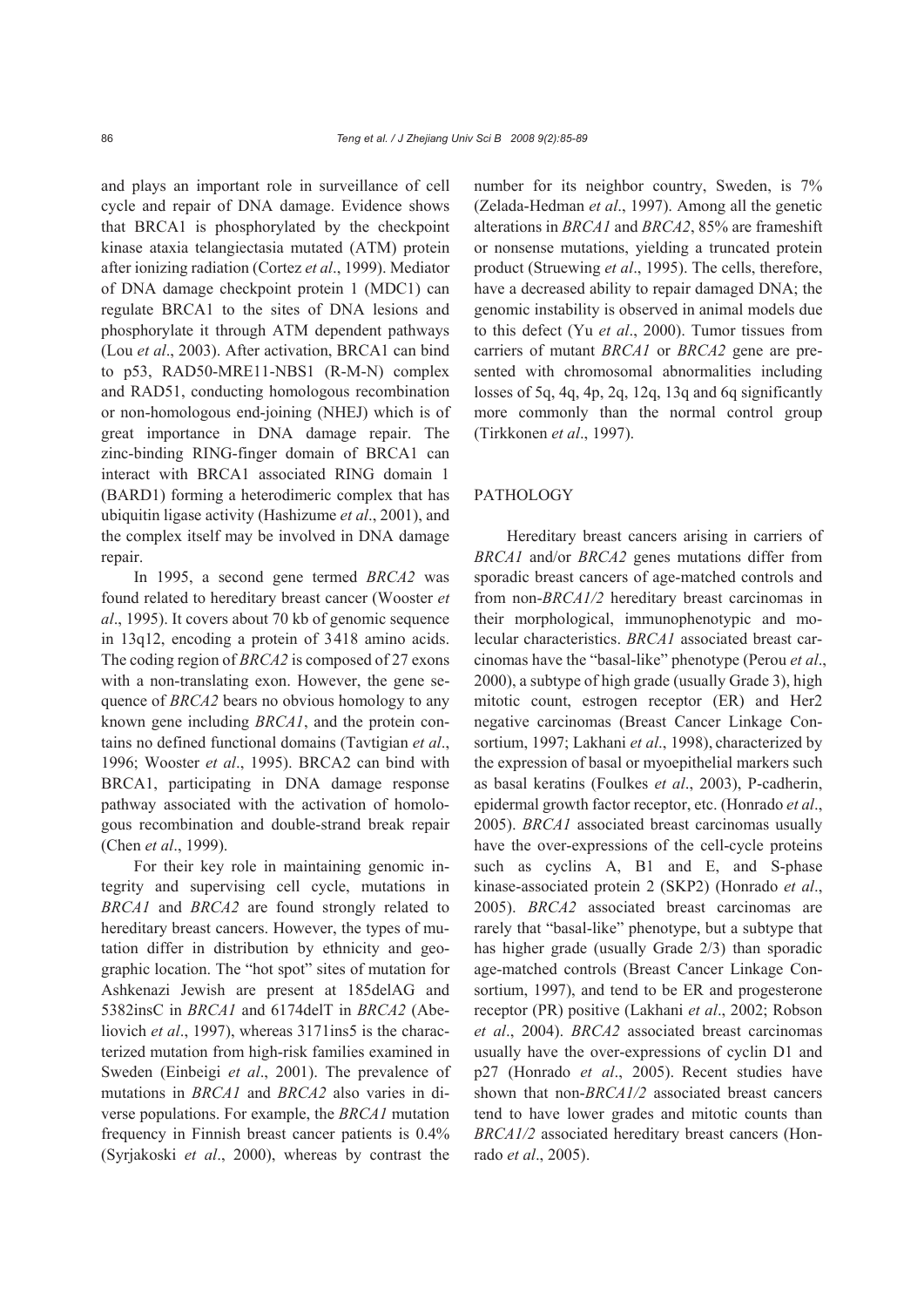### *Teng et al. / J Zhejiang Univ Sci B 2008 9(2):85-89* 87

# **PREVENTION**

Penetrance refers to the probability of developing disease in a carrier of a deleterious mutation and is usually detected at a given age. It appears that the risk of cancer among women who carry a *BRCA1* or *BRCA2* mutation could be modified by some specific genes or by an environmental factor and lifestyles. In the case of hereditary breast cancers, the candidate modifier genes that have been studied are related to the metabolism of sex hormones and to DNA repair. Four genes, *Androgen Receptor* (*AR*), *Nuclear Receptor Coactivator 3* (*NCOA3*), *RAD51* and *H-ras*, have been suggested as potential modifiers of risk in *BRCA1* or *BRCA2* mutation carriers, but the evidence for these is too weak to guide clinical practice (Narod, 2002). Hormonal factors (oophorectomy, pregnancy, breastfeeding, oral contraceptives, tubal ligation, tamoxifen, hormone replacement therapy, etc.) have also been tried to modify the risk of breast cancer. Some studies indicate that oophorectomy reduces risk in *BRCA1* mutation carriers and probably in *BRCA2* mutation carriers, whereas tamoxifen reduces the risk in *BRCA2* mutation carriers (King *et al*., 2001) and probably in *BRCA1* mutation carriers (Narod *et al*., 2000), although ER status is usually negative in those *BRCA1* mutation carriers.

Women with a *BRCA1* or *BRCA2* mutation who have a high risk of breast cancer could choose to undergo prophylactic bilateral total mastectomy, which reduces the incidence of breast cancer at three years of follow-up (Meijers-Heijboer *et al*., 2001). In another study, data indicate that the majority of women reported satisfaction with bilateral prophylactic mastectomy; in the meantime, they experienced psychosocial outcomes similar to those with similarly elevated breast cancer risk who did not undergo prophylactic mastectomy. Bilateral prophylactic mastectomy appears to have neither positive nor negative impact on long-term psychosocial outcomes (Geiger *et al*., 2007). According to recent research results, women who are *BRCA1/2* mutation carriers and have a history of breast cancer or ductal carcinoma in situ (DCIS), or a family history of ovarian cancer, are more likely to have undergone surgical procedures for risk reduction (Uyei *et al*., 2006). At present, it is much more difficult to develop risk-assessment tools to take into consideration all established risk factors including mutation type and position, reproductive history, exogenous hormone level, and the specific relevant modifying genes.

# **PROGNOSIS**

Prognosis of patients carrying mutant *BRCA1* or *BRCA2* compared with general breast cancer populations still remains controversial. Several studies have proved that patients with *BRCA1* mutation have poor outcome. A research program at collaborating centers in Norway and the UK found that the five-year survival in *BRCA1*-mutated patients is 73% compared to 92% in mutation-negative patients (*P*<0.001) (Moller *et al*., 2007). One study from 496 Jewish women with breast cancer showed a similar result that the rate of breast cancer specific survival after a median follow-up period of 116 months is worse for *BRCA1*  mutants than for non-carriers (62% vs 86%, *P*<0.0001) (Robson *et al*., 2004). On the contrary, some studies reported no significant differences of survival data existing between women with *BRCA1* mutations and those without. One study on Israeli women concluded that breast cancer specific rates of death are similar between carriers of a *BRCA1/2* founder mutation and non-carriers, with the hazard ratio among *BRCA1*  carriers to be 0.76 and 95% confidence interval (CI)  $0.45 \sim 1.30$ ,  $P=0.31$ ; and the hazard ratio among *BRCA2* carriers to be 1.3 and 95% CI 0.80~2.15, *P*=0.28 (Rennert *et al*., 2007). Another two studies conducted in New York and Rotterdam presented the same negative results that breast cancer specific survival is similar between the mutation carriers and non-carriers in breast cancer patients and patients at high risk for breast cancer, respectively (El-Tamer *et al*., 2004; Brekelmans *et al*., 2006).

Because of the controversial results, whether there is a real difference in survival data remains unclear. More attention is needed to examine the variable factors, such as ER status, lymph node involvement, and cancer staging.

# SUMMARY

About one decade has passed since the discovery of the *BRCA1/2* genes, and we have come to realize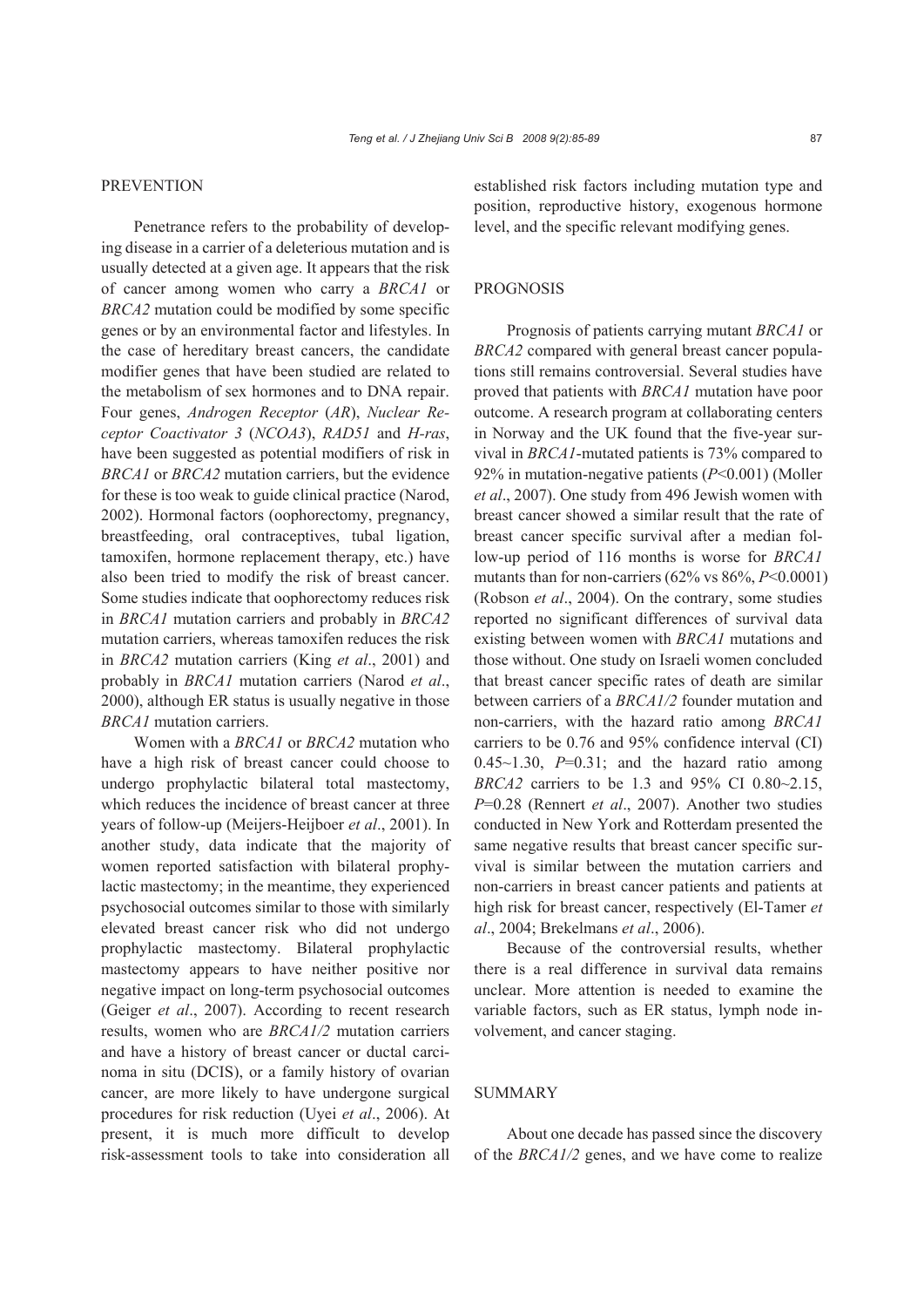the constructions and major functions of BRCA1/2 proteins and also the close relationship between *BRCA1/2* mutations and hereditary breast cancers. *BRCA1/2* genes are tumor suppressor genes, the mutations of which could result in hereditary breast cancers. Several measures have been tried to reduce the risk of hereditary breast cancers. The initial results after prophylactic oophorectomy/bilateral prophylactic mastectomy and oral administration of tamoxifen show their effects on risk reduction. *BRCA1/2* associated breast cancers have their own pathologic characteristics. However, prognosis of patients carrying mutant *BRCA1/2* compared with general breast cancer populations still remains controversial. The further elucidation on the relationship between *BRCA1/2* mutations and hereditary breast cancer remains a task in the future.

# **References**

- Abeliovich, D., Kaduri, L., Lerer, I., Weinberg, N., Amir, G., Sagi, M., Zlotogora, J., Heching, N., Peretz, T., 1997. The founder mutations 185delAG and 5382insC in *BRCA1* and 6174delT in *BRCA2* appear in 60% of ovarian cancer and 30% of early-on-set breast cancer patients among Ashkenazi women. *Am. J. Hum. Genet.*, **60**(3):505-514.
- American Cancer Society, 2007. Cancer Facts and Figures. p.3-9. Http://www.cancer.org/docroot/STT/content/STT\_ 1x Cancer Facts Figures 2007.asp
- Breast Cancer Linkage Consortium, 1997. Pathology of familial breast cancer: Differences between breast cancers in carriers of *BRCA1* or *BRCA2* mutations and sporadic cases. *Lancet*, **349**(9064):1505-1510.
- Brekelmans, C.T.M., Seynaeve, C., Menke-Pluymers, M., Brüggenwirth, H.T., Tilanus-Linthorst, M.M.A., Bartels, C.C.M., Kriege, M., van Geel, A.N., Crepin, C.M.G., Blom, J.C., *et al*., 2006. Survival and prognostic factors in *BRCA1*-associated breast cancer. *Ann. Oncol.*, **17**(3): 391-400. [doi:10.1093/annonc/mdj095]
- Chen, J.J., Silver, D., Cantor, S., Livingston, D.M., Scully, R., 1999. *BRCA1*, *BRCA2*, and *Rad51* operate in a common DNA damage response pathway. *Cancer Res.*, **59**(7 Suppl.):1752-1756.
- Claus, E.B., Schildkraut, J.M., Thompson, W.D., Risch, N.J., 1996. The genetic attributable risk of breast and ovarian cancer. *Cancer*, **77**(11):2318-2324. [doi:10.1002/(SICI) 1097-0142(19960601)77:11<2318::AID-CNCR21>3.0.CO; 2-Z]
- Cortez, D., Wang, Y., Qin, J., Elledge, S.J., 1999. Requirement of ATM-dependent phosphorylation of *BRCA1* in the DNA damage response to double-strand breaks. *Science*, **286**(5442):1162-1166. [doi:10.1126/science.286.5442.11 62]
- Easton, D.F., Bishop, D.T., Ford, D., Crockford, G.P., 1993. Genetic linkage analysis in familial breast and ovarian

cancer: Results from 214 families. The Breast Cancer Linkage Consortium. *Am. J. Hum. Genet.*, **52**(4):678-701.

- Einbeigi, Z., Bergman, A., Kindblom, L.G., Martinsson, T., Meis-Kindblom, J.M., Nordling, M., Suurküla, M., Wahlström, J., Wallgren, A., Karlsson, P., 2001. A founder mutation of the *BRCA1* gene in Western Sweden associated with a high incidence of breast and ovarian cancer. *Eur. J. Cancer*, **37**(15):1904-1909. [doi:10.1016/ S0959-8049(01)00223-4]
- El-Tamer, M., Russo, D., Troxel, A., Bernardino, L.P., Mazziotta, R., Estabrook, A., Ditkoff, B., Schnabel, F., Mansukhani, M., 2004. Survival and recurrence after breast cancer in *BRCA1/2* mutation carriers. *Ann. Surg. Oncol.*, **11**(2):157-164. [doi:10.1245/ASO.2004.05.018]
- Foulkes, W.D., Stefansson, I.M., Chappuis, P.O., Begin, L.R., Goffin, J.R., Wong, N., Trudel, M., Akslen, L.A., 2003. Germline *BRCA1* mutations and a basal epithelial phenotype in breast cancer. *J. Natl. Cancer Inst.*, **95**(19): 1482-1485. [doi:10.1093/jnci/djg050]
- Geiger, A.M., Nekhlyudov, L., Herrinton, L.J., Rolnick, S.J., Greene, S.M., West, C.N., Harris, E.L., Elmore, J.G., Altschuler, A., Liu, I.L., *et al*., 2007. Quality of life after bilateral prophylactic mastectomy. *Ann. Surg. Oncol.*, **14**(2):686-694. [doi:10.1245/s10434-006-9206-6]
- Hall, J.M., Lee, M.K., Newman, B., Morrow, J.E., Anderson, L.A., Huey, B., King, M.C., 1990. Linkage of early-onset familial breast cancer to chromosome 17q21. *Science*, **250**(4988):1684-1689. [doi:10.1126/science.2270482]
- Hashizume, R., Fukuda, I., Maeda, H., Nishikawa, H., Oyake, D., Yabuki, Y., Ogata, H., Ohta, T., 2001. The RING heterodimer BRCA1-BARD1 is a ubiquitin ligase inactivated by a breast cancer-derived mutation. *J. Biol. Chem.*, **276**(18):14537-14540. [doi:10.1074/jbc.C00088 1200]
- Honrado, E., Benítez, J., Palacios, J., 2005. The molecular pathology of hereditary breast cancer: Genetic testing and therapeutic implications. *Mod. Pathol.*, **18**(10): 1305-1320. [doi:10.1038/modpathol.3800453]
- King, M.C., Wieand, S., Hale, K., Lee, M., Walsh, T., Owens, K., Tait, J., Ford, L., Dunn, B.K., Costantino, J., *et al*., 2001. Tamoxifen and breast cancer incidence among women with inherited mutations in *BRCA1* and *BRCA2*: National Surgical Adjuvant Breast and Bowel Project (NSABP-P1) Breast Cancer Prevention Trial. *JAMA*, **286**(18):2251-2256. [doi:10.1001/jama.286.18.2251]
- Lakhani, S.R., Jacquemier, J., Sloane, J.P., Gusterson, B.A., Anderson, T.J., Vijver, M.J., Farid, L.M., Venter, D., Antoniou, A., Storfer-Isser, A., *et al*., 1998. Multifactorial analysis of differences between sporadic breast cancers and cancers involving *BRCA1* and *BRCA2* mutations. *J. Natl. Cancer Inst.*, **90**(15):1138-1145. [doi:10.1093/jnci/ 90.15.1138]
- Lakhani, S.R., van de Vijver, M.J., Jacquemier, J., Anderson, T.J., Osin, P.P., McGuffog, L., Easton, D.F., 2002. The pathology of familial breast cancer: Predictive value of immunohistochemical markers estrogen receptor, progesterone receptor, HER-2, and p53 in patients with mu-